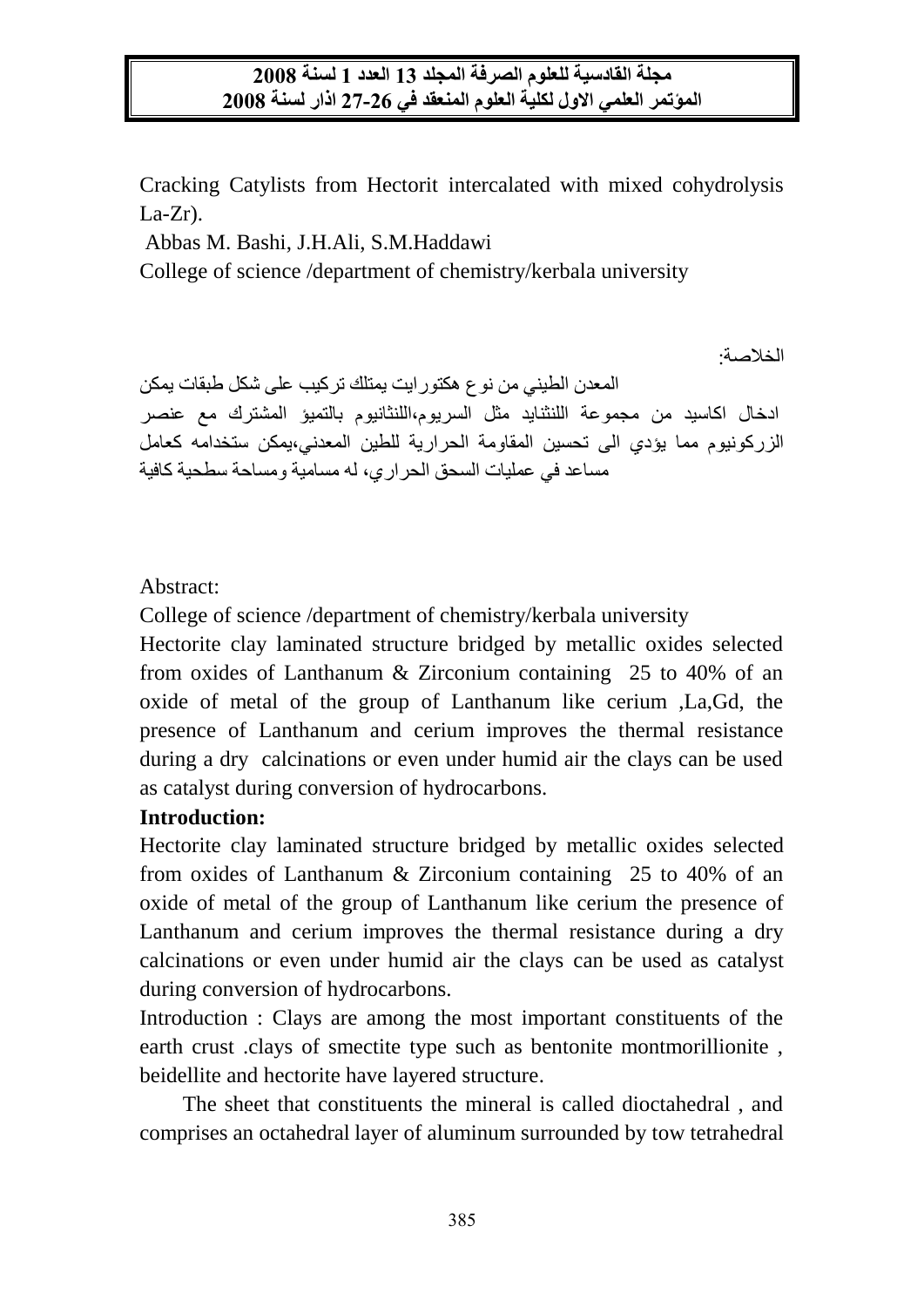layers of silicon the cohesion between the layers is ensured by pooling oxygen atoms.

 The layered structure is characterized by inter foliar spacing that is the distance that separates two layers, or by the basal spacing which represents the sum of the inter foliar spacing and thickness of a layer. The inter foliar spacing can be increased by introduce between the layers polar molecules such as water, alcohol .The thermal stability of the clays thus obtained is not sufficient for allowing their use as catalyst , In fact , at a temperature of 100 c° ,the clay expels the polar molecules adsorbed

and closes again that their inter layered distance became 9A°. This clay layers can be kept separate in amore durable manner by introducing bridges of metallic oxides .These bridges or pillars of metallic oxides are introduced between the layers by means of metallic complexes.

 The synthesis of bridged clays has been described in Graces(1)he describes the synthesis of clays bridged by metallic oxides by reacting the clay with an aluminum or zirconium containing complex in aqueous medium .

The inter foliar spacing is between 6 to 16  $A^{\circ}$  the aluminum complex is used in polymerized form the Aluminum bridge clay a cording to this process maintains from 50 to 90 % of its initial surface after heating at 760c°, but only form 50 to 70% after heating at 675c° in the presence of water vapor according to Lahav (2) Amoutmorillonite aqueous suspension is contacted with an oligomer of aluminum hydroxide, The basal spacing of the solid obtained is of 18A°.

 European patent No 130 , 055 of British petroleum co.(4) describes the synthesis of clays bridged in an anhydrous medium by reaction with boron trichloride or an organometailic compound another European pat. No 73718 describes abridging method by dialysis of a mixture of an aqueous solution of a metallic hydroxide and an aqueous clay suspension

 The thermal stability of the products thus obtained dose not exceed 500cº .

.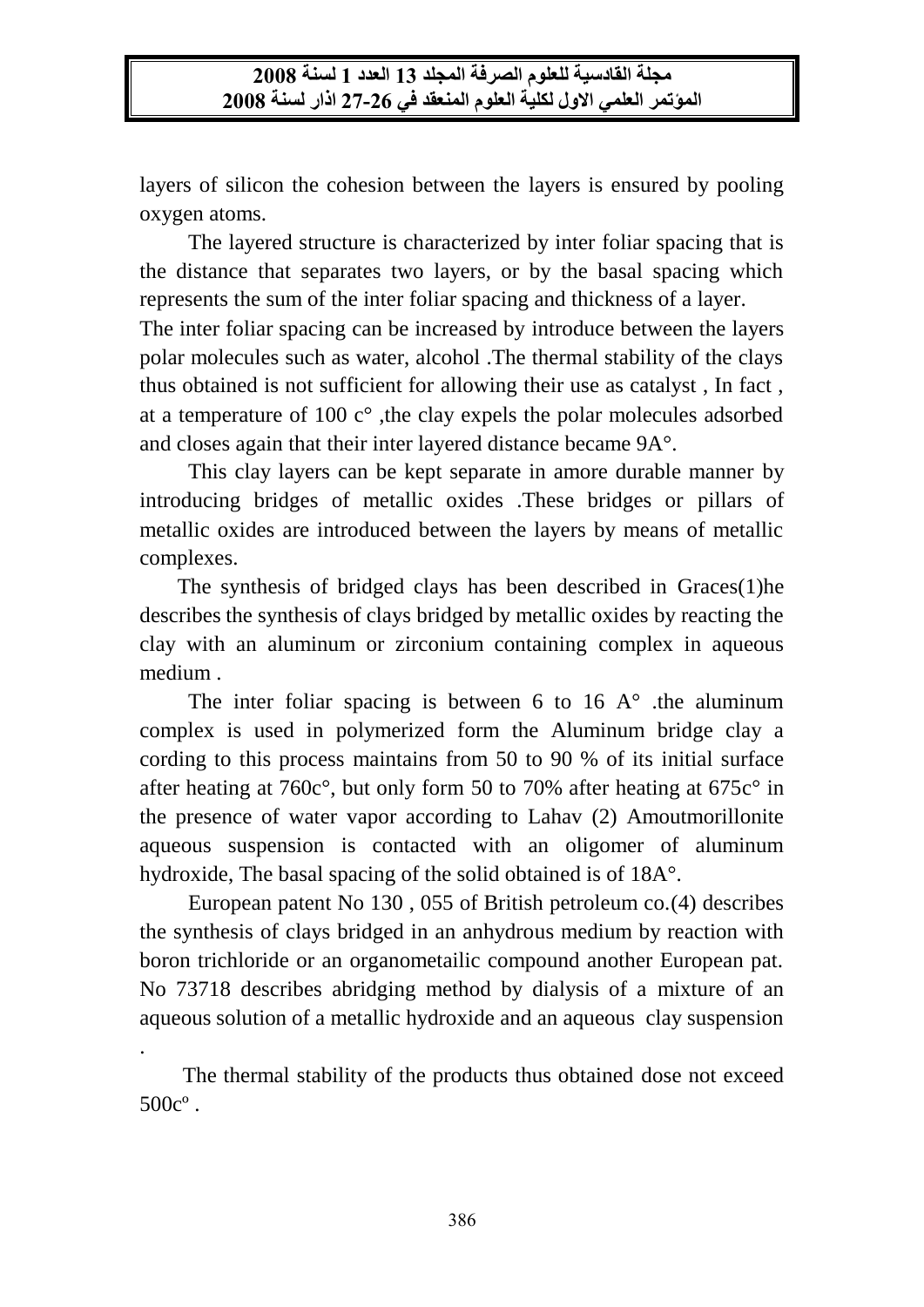D.Tichit (5) describes the intercalation of moutmorillonite with aluminum hydroxides with a different ration *Al*  $\frac{OH}{H}$  and he obtains a pillared – clay , of inter foliar distance of 18.7 Aº after calcinations at 750cº.

 F. Cotton &al. as a metal of the group of the lanthanides (6) Ym can be considered as a lanthanide and will be included in the phase lanthanide group as used.

 **Experimental work** : Hectorite clay was washed several times after sedimentation as stock law for 16h and kept 10g clay as a suspension in two liters of distal water cohydolysis oxide ( *Zircounum lauthnum* )of a 10% 3

ration atom  $\frac{22}{+4}$ *Zr La* the metal salts most commonly used are chlorides a

, competitor cation the of small charge  $\$$  volume like NH<sub>4</sub><sup>+</sup> obtains from  $NH<sub>4</sub>NO<sub>3</sub>$ , a several quantities of this competitor cation used with the

cohydrolysis oxide of  $\frac{2\pi}{1+4}$ 3  $^{+}$  $^{+}$ *Zr La* ,0% , 4% , 10% , 20% .

 The cohydrolsis oxides pored over the suspension of the clay drop by drops with continuous agitating for two hours the filtering the produce clay – metal oxide and washed several times until no chloride tested by  $(AgN0_3)$ .

The solid of a pillared  $-$  clay, heated in air and in the presence of water vapor of 0.5 bar.

 The resulted samples with deferent condition of calcinations , was characterized by their basal spacing determined x- ray diffraction on CGR-60 Philips apparatus , and by their specific surface measured by the method B.E.T .

Decalin and diisoproylbenzen are used as a molecule model for the conversion .

### **Result \$ Discussion :**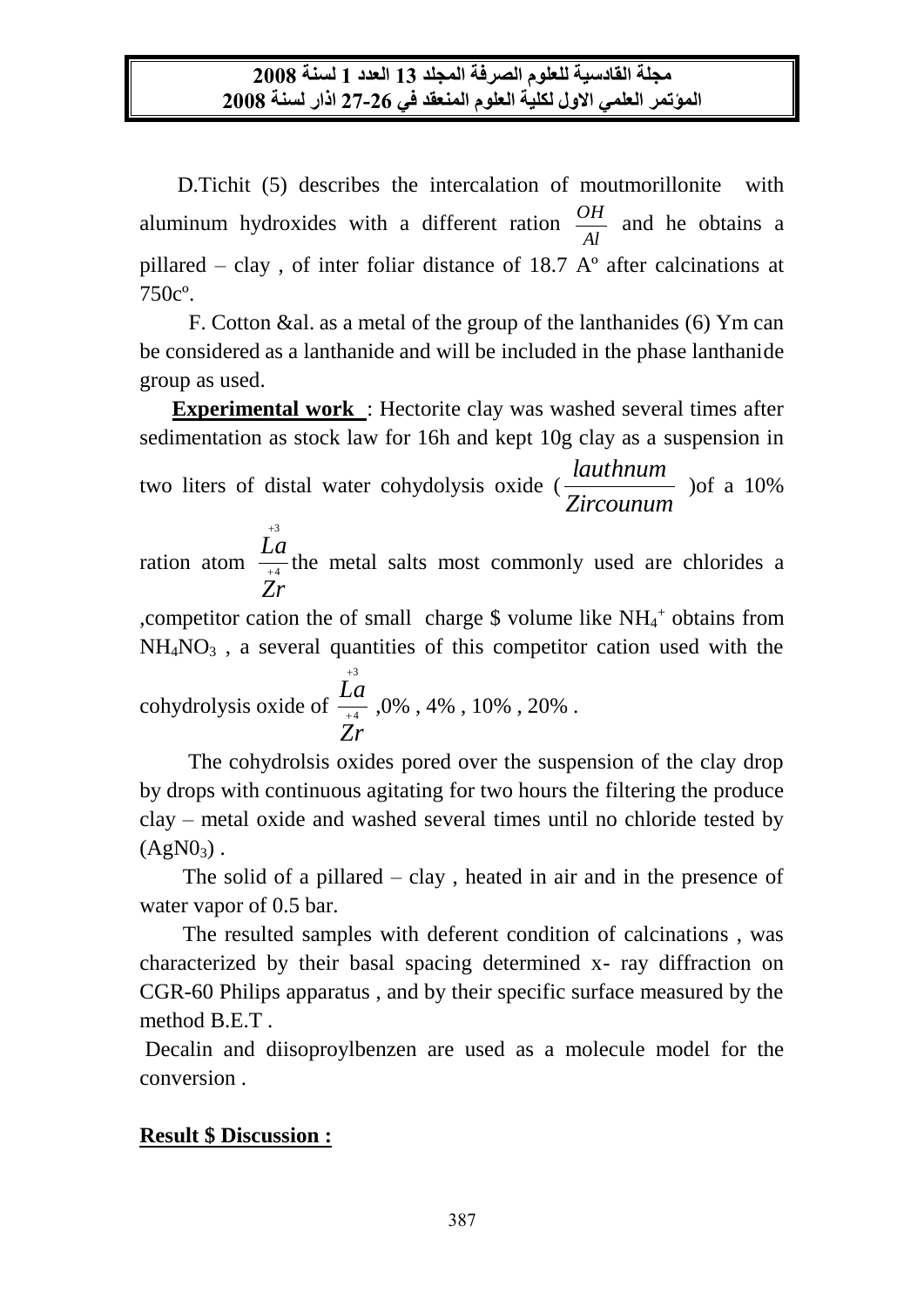Clays bridged have a basal spacing between  $18$  to  $25$  A $\degree$  their specific surface area is between 200 and 400  $m^2/g$ , the thermal stability is determined by the rate of change of the basal spacing and specific surface in the course of heating and or treatment with vapor .

 The pillared – clay maintains100 % of their specific surface area after heating at 500 cº and from 20-50%of their specific surface after heating at 800cº in the presence of water vapor .

 The basal spacing dose not change much when heated at a temperature exceeding 500cº .

 That the bridges of metallic complexes formed are transformed to bridges of metallic oxide by heating above 550ºc this indicating by the presence of the band  $ZrO<sub>2</sub>$  at 650 cm<sup>-1</sup> after heating.

 It is possible to introduce Lanthanum by exchanging part of Cations of already bridged clay between approximately 20 to 40% of the Cations are exchange between 200cº and 400cº.

 The stability is better if the Lanthanum and Zirconium introduced by cohydrolsis that is starting from a mixed solution containing  $La^{+3}$  salt, as well as zirconium salts .

 The mixed solution contain 10 to 50 % by atoms lanthanum at from 50 to 90 Zirconium .

 The resulted hectorite – complexes can be used us catalysts or carriers of catalysts .

 They can be associated with Zeolite , silica , alumina, magnesia , titanium oxides , specially used as catalysts for processes of conversion of hydrocarbons such as hydro treatment, isomerisation , reforming of a hydro cracking ,they are particularly useful as catalysts of catalytic cracking in fluidized bed .

 They can be very advantageously used as catalyst in the treatment of the residues of refining such as described by Ritter(7).

 The catalyst is subjected to a thermal treatment in the presence of water during which the hydrocarbon residues formed in the course of the reaction undergo a total or partial combustion .

 But the bridged structure of clays is preserved after heating in the presence of water vapors at the used temperatures.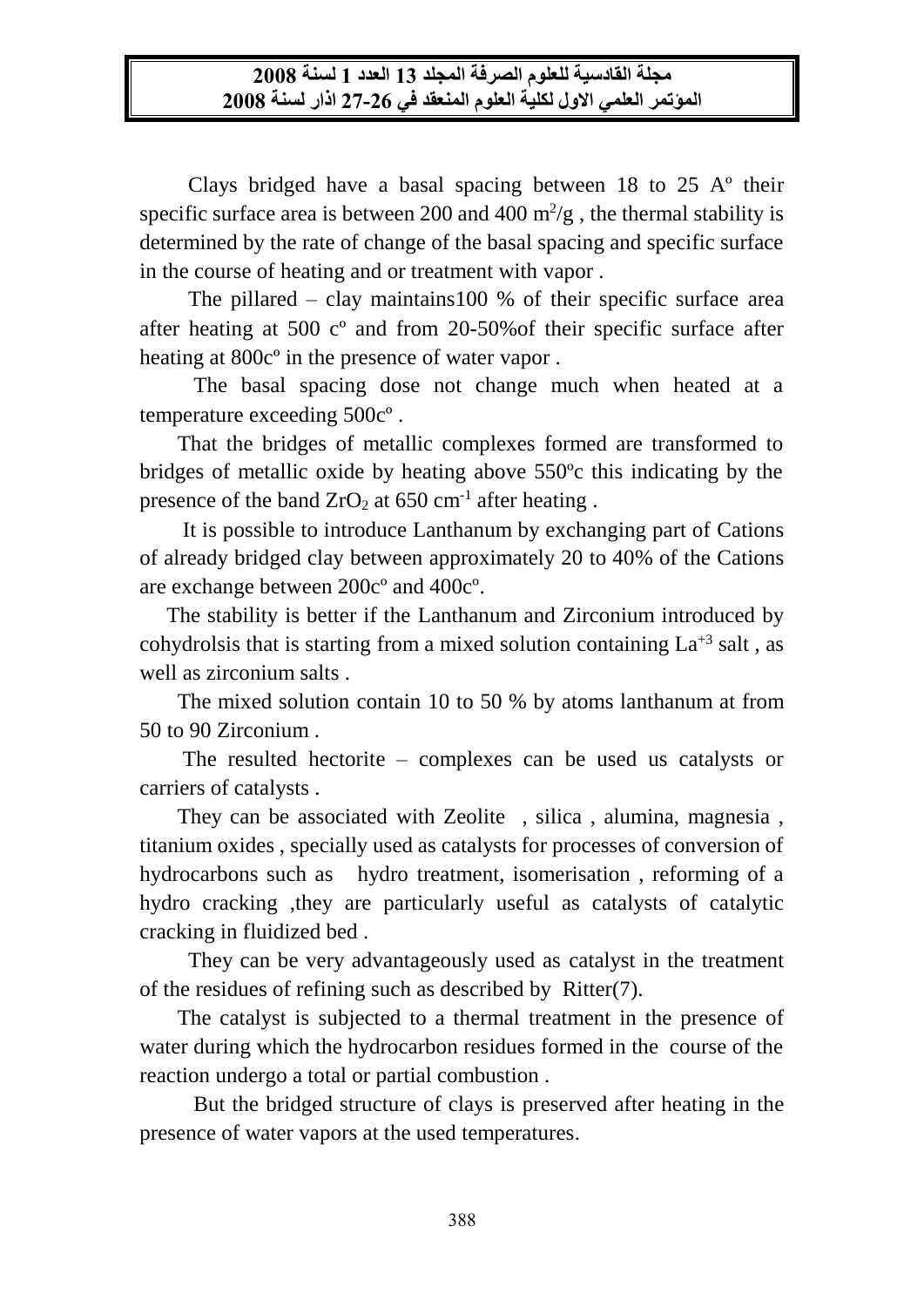The results of catalytic cracking test as a function of the treatment with water vapor that thy have are summarizes in

|                                    | Catalyst       |                    |  |  |
|------------------------------------|----------------|--------------------|--|--|
|                                    | $\mathbf{1}$   | $\overline{2}$     |  |  |
| %                                  | $600c$ °       | 650                |  |  |
| conversion                         | Ion air        | In water $-$ vapor |  |  |
| Conversion%                        | 46             | 86                 |  |  |
| By weight                          |                |                    |  |  |
| Coke                               | 8.5            | 17                 |  |  |
| H <sub>2</sub>                     | 0.2            | 0.3                |  |  |
| $\mathbf{C}_1\text{+}\mathbf{C}_2$ | 2.5            | 4.3                |  |  |
| $C_3$                              | 1.2            | 6.84               |  |  |
| $i$ -C <sub>4</sub>                | 0.1            | 5.9                |  |  |
| $t-c_4$                            | 4.3            | 4.7                |  |  |
| $i - c_4/t - c_4$                  | 21.3           | 1.23               |  |  |
| Total gas                          | $\overline{4}$ | 23.7               |  |  |
| Total essence                      | 14.2           | 44.9               |  |  |

table(1) .Microactivities test over Hectorite-Zr/La in two differents temperatures (600  $\degree$ C in air, and at 650 $\degree$ C with the present of vapour pressure.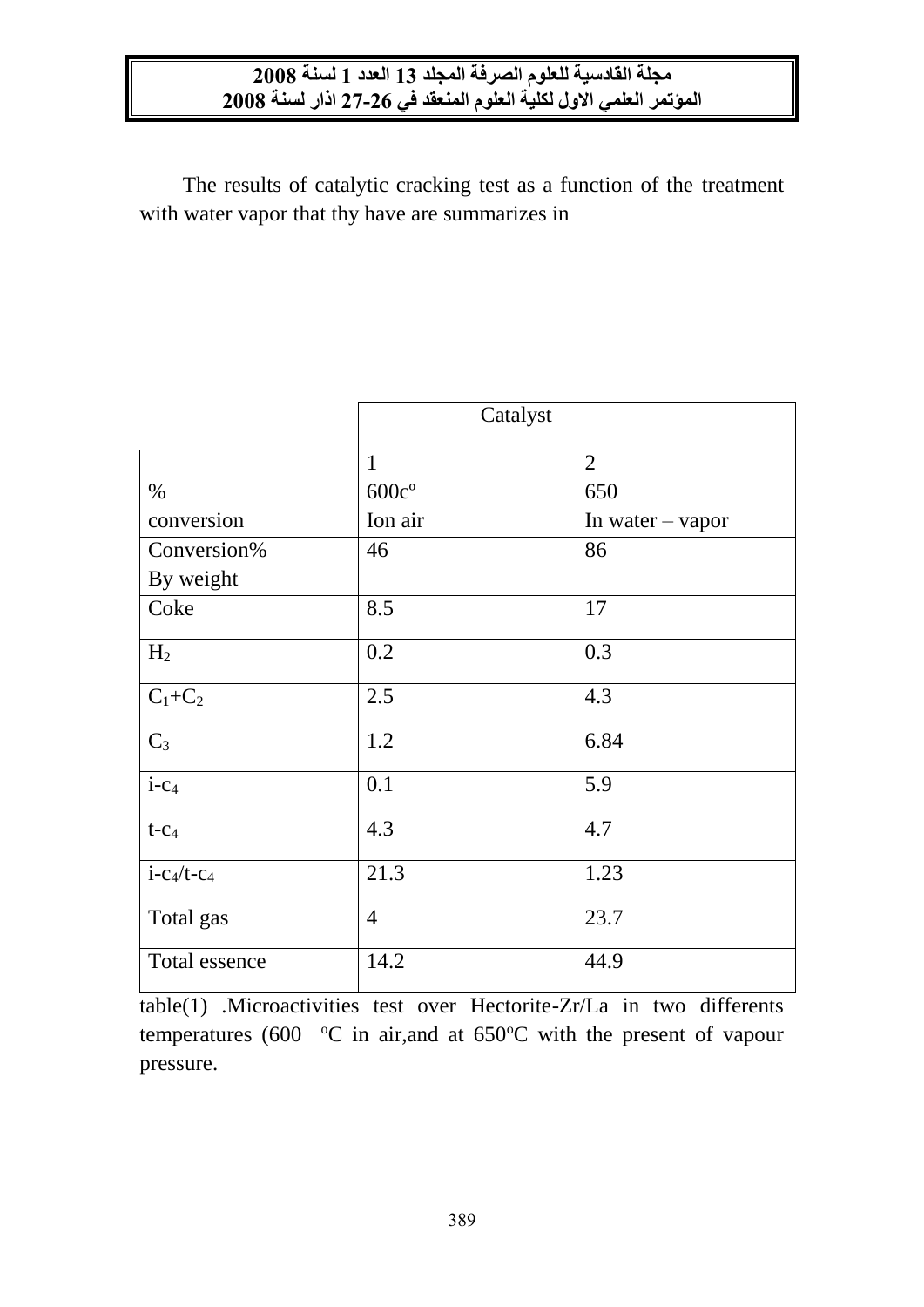This catalyst were subjected to a test of catalytic cracking for assessing their activity and their selectivity ,this test corresponds to the standard ASTMD 3907-80 and the

| Specific gravity at $150 co$       | 0.9226 |
|------------------------------------|--------|
| Sulfur %                           | 2.46   |
| Carbon%                            | 0.29   |
| Refractions index 20c <sup>o</sup> | 1.5099 |
| Aniline point c <sup>o</sup>       | 77.8   |

Table (2) test ASTMD3907-80 characteristics of the treatment gas oil are set forth in table(2):

| P <sub>1</sub> | $272c^{\circ}$ |
|----------------|----------------|
| $10%$ befor    | $370c^{\circ}$ |
| 50% before     | $442c^{\circ}$ |
| 80% befor      | $491c^{\circ}$ |

### Distillation ASTMD11-60

 The catalytic activities are comparable for the pillared clays and REY and substantially higher than for the amorphous alumina silicate the gasoline yields are also comparable .

 The octane number of the gasoline produced by the pillared-clays is higher than that yielded by Zeolitic catalyst , but the coke formation is higher on the clay.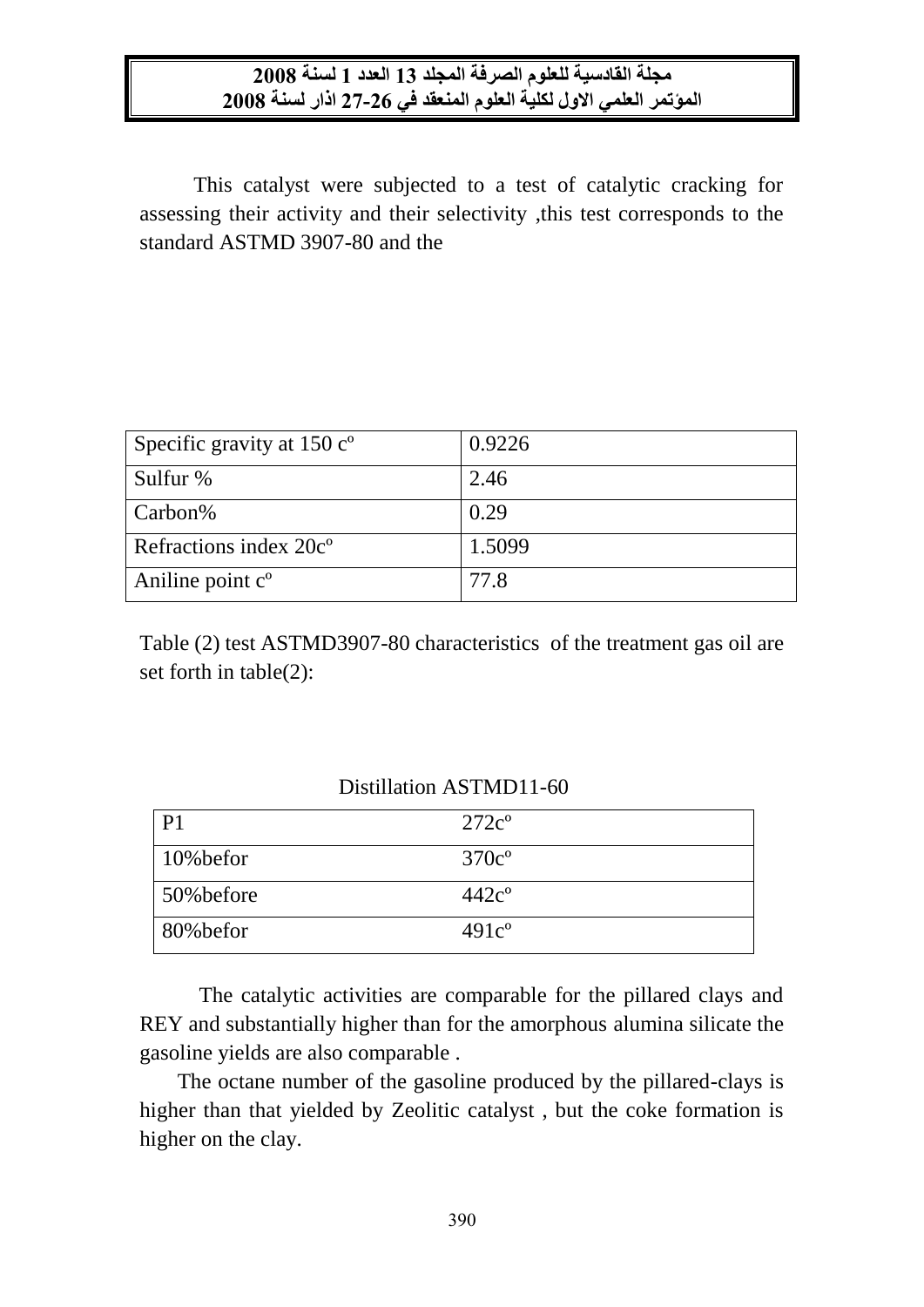The a mount of coke was reduced on the law  $Fe<sub>2</sub>O<sub>3</sub>$  clay with concomittent increase of gasoline.

 A lighter charge (27.9º API gravity)and low sulfur content 0.59% was used by occelli (8) is there for quite different in nature form the solid calcined at the same temperature since the acidity has been shifted form a strong Lewis to a strong Bronsted acidity some common features can be found between the acidities of clays and that of Zeolite, the most interesting being a large number of acid site strong bases like  $NH_3$  or treatment by an alkaline solution can extract these protons and regenerate that exchange capacity of the clay .

 The creation of an Si-O-Zr linkage is probable similar to that of Zeolites this site could be a source of a strong acidity observed on such system.

 Bronsted acidity was observed by adsorption of pyridine on the sample calcined at 480cº but the evolution of the spectrum as a function of pretreatment of the sample was quite different from that of Zeolites, which shows a decrease of a number of Bronsted sited and an increase of the number of Lewis sites ward( 9 ).

But in the case of pillared -clays this is not observed Fig ( 1 ).

 It is then necessary to invoke the presence of several types of acidsites , which indict are known to exist at the surface:

- 1- one type may connected with initial site of ion exchange, not occupied by the pillars, which represent a proximately 30% of the initial exchange capacity of the clay .
- 2- A second type can be the Si -O- Zr linkage proposed.
- 3- A third type can be connected with pillars since it is widely admitted that hydrolytic reactions can occur.

 Bronsted acidity is restored and this acidity is then stable up to 500cº steaming at 650 cº decrease the number and the strength of the acid sites and this acid sites strength of pillared -clay was also found a higher than that of Y-Zeolites by IR spectrometry since the spectrum of adsorbed pyridine was still detected after out gassing at 500cº.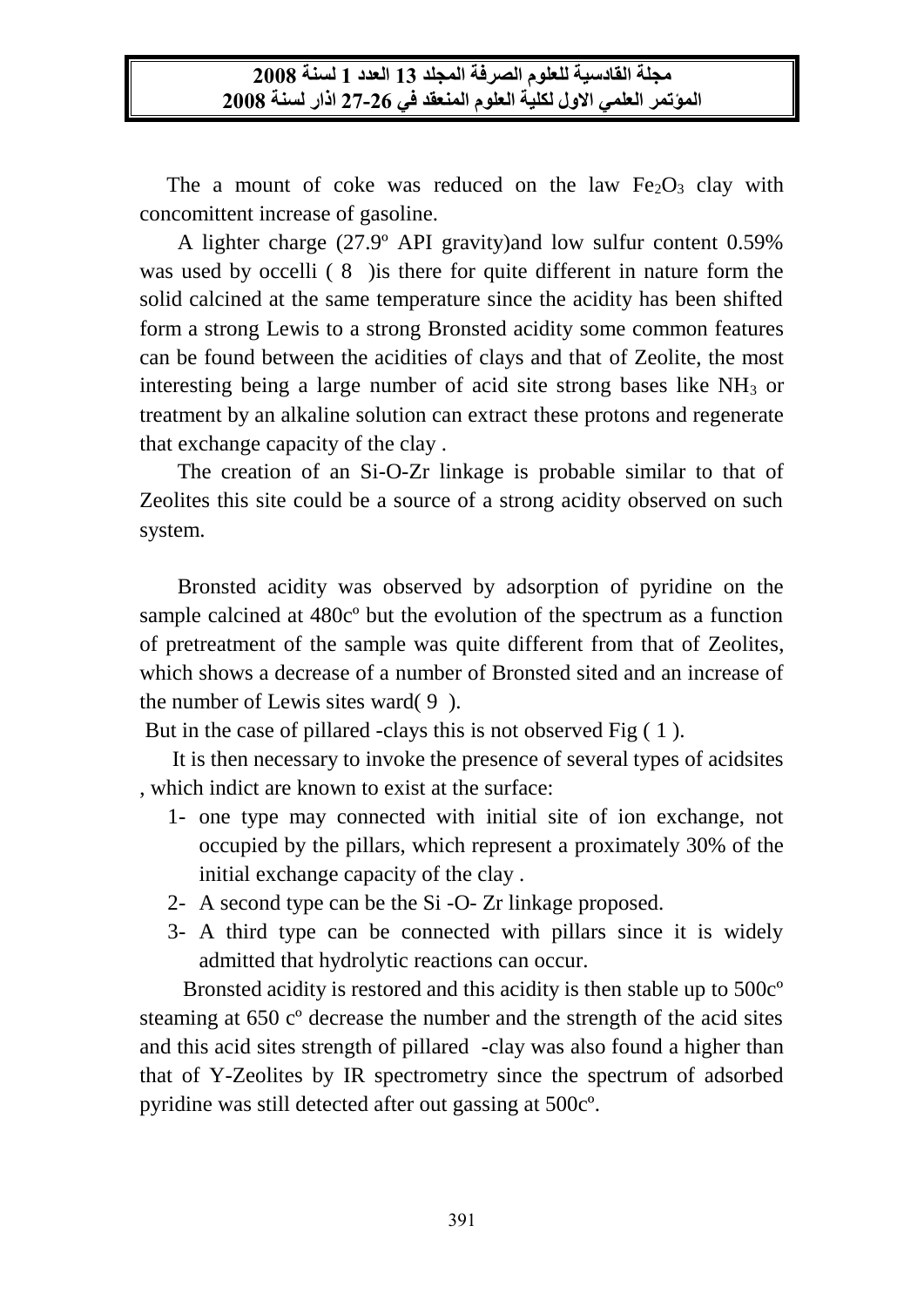While on Y-Zeolites pyridine bands disappear after evacuation (10) similar results have been reported for Al-& Zr- Montmorillonite (11).

 The disappearance of Bronsted acidity upon calcinations is often attributed to a migration of the protons from the interlayer space in to the octahedral layer where they neutralize the negative charge at the substitution atoms (10,11) .

The Element analysis was shown in table (3 ) before interaction

and after and after intercalation with complex  $\frac{2\pi}{t^4}$ <br>Zr 3  $^{+}$ *La*

|                                | before intercalating | <b>After Intercalations</b> |
|--------------------------------|----------------------|-----------------------------|
| SiO <sub>2</sub>               | 61.7                 | 60.5                        |
| $Al_2O_3$                      | 30.7                 | 30.5                        |
| Fe <sub>2</sub> O <sub>3</sub> | 3.1                  | 0.3                         |
| CaO                            | < 0.1                | < 0.1                       |
| MgO                            | 3.9                  | 0.3                         |
| Na <sub>2</sub> O              | 0.2                  | 1.6                         |
| $K_2O$                         | 0.3                  | 0.3                         |
| Zr                             | $\overline{0}$       | 1.6                         |
| La                             | $\overline{0}$       | 370ppm                      |
| Surface area<br>m2/a           | 30                   | 300                         |

Table (3) micro analysis of elements>

 The evolution of the surface and the inter foliar distance with the temperature illustrate the stability of this catalyst tab. ( 4 )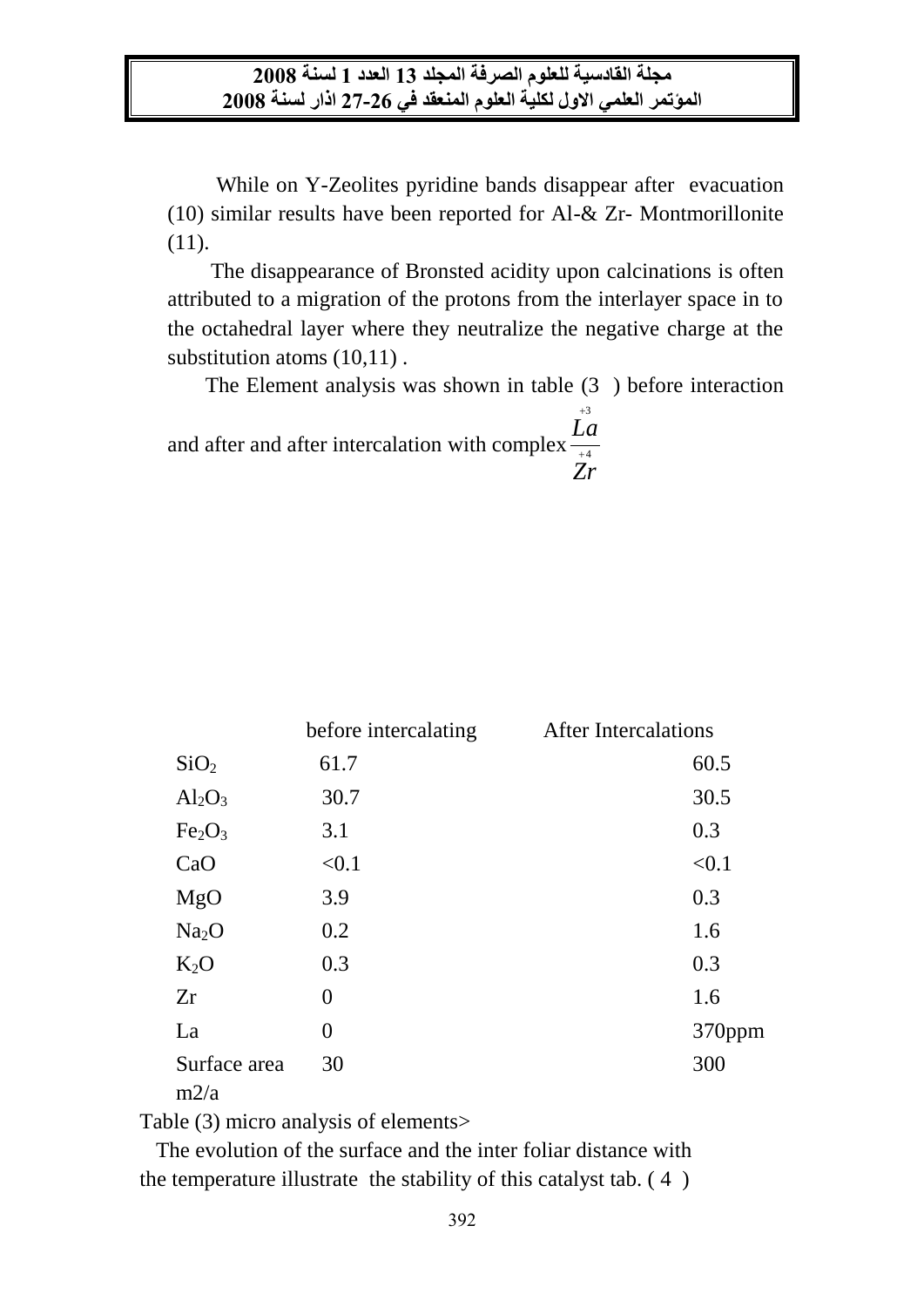|                                     | Temperature c <sup>o</sup> |            |            |            |
|-------------------------------------|----------------------------|------------|------------|------------|
| Specific surface area $\frac{m}{m}$ | 300<br>340                 | 600<br>265 | 700<br>250 | 800<br>130 |
| d(001) A <sup>o</sup>               | $25A^{\circ}$              | 18.7       | 177        |            |

Table (4) Evolusion of surface area with calcinations temparatures Table(5) The porosity of resulted pillared-clay was reported

| Pore size distribution of    | $+3$<br>$\underline{\underline{L}a}$<br>$\overline{Zr}^{4}$ |                            | -Hectorite as a function of the |      |
|------------------------------|-------------------------------------------------------------|----------------------------|---------------------------------|------|
| calcinations temperature     |                                                             |                            |                                 |      |
|                              |                                                             | Temperature c <sup>o</sup> |                                 |      |
| Pore diameter A <sup>o</sup> | 300                                                         | 600                        | 700                             | 800  |
| 80                           |                                                             |                            | 3.5                             |      |
| 80-60                        |                                                             |                            | 0.6                             | 1.5  |
| $60 - 40$                    | 10                                                          | 6                          | 9                               | 24   |
| $40 - 30$                    | 7.6                                                         | 20                         | 18                              | 26.5 |
| $30 - 20$                    | 4                                                           | $\theta$                   | 5                               | 5    |
| 20                           | 78                                                          | 74                         | 64                              | 43   |
| .                            |                                                             | $\bullet$ . $\bullet$      |                                 |      |

Table (5) Evolusion of micropores with respect to calcinations temperature  $C^0$ 

### **Conclusions:**

 Pillared clays offer a route for the preparation of new class of molecular sieves , the pore size of which can be adjusted by the choice of the pillars up to 40Aº , the thermal stability reaches between 500-700cº which is comparable top Zeolite Y .

 In this new technology we can improved the stability and the quality of this catalyst which have a cracking activity a slightly lower gasoline yield but a higher octane number than Y-Zeolite , this need for cheap